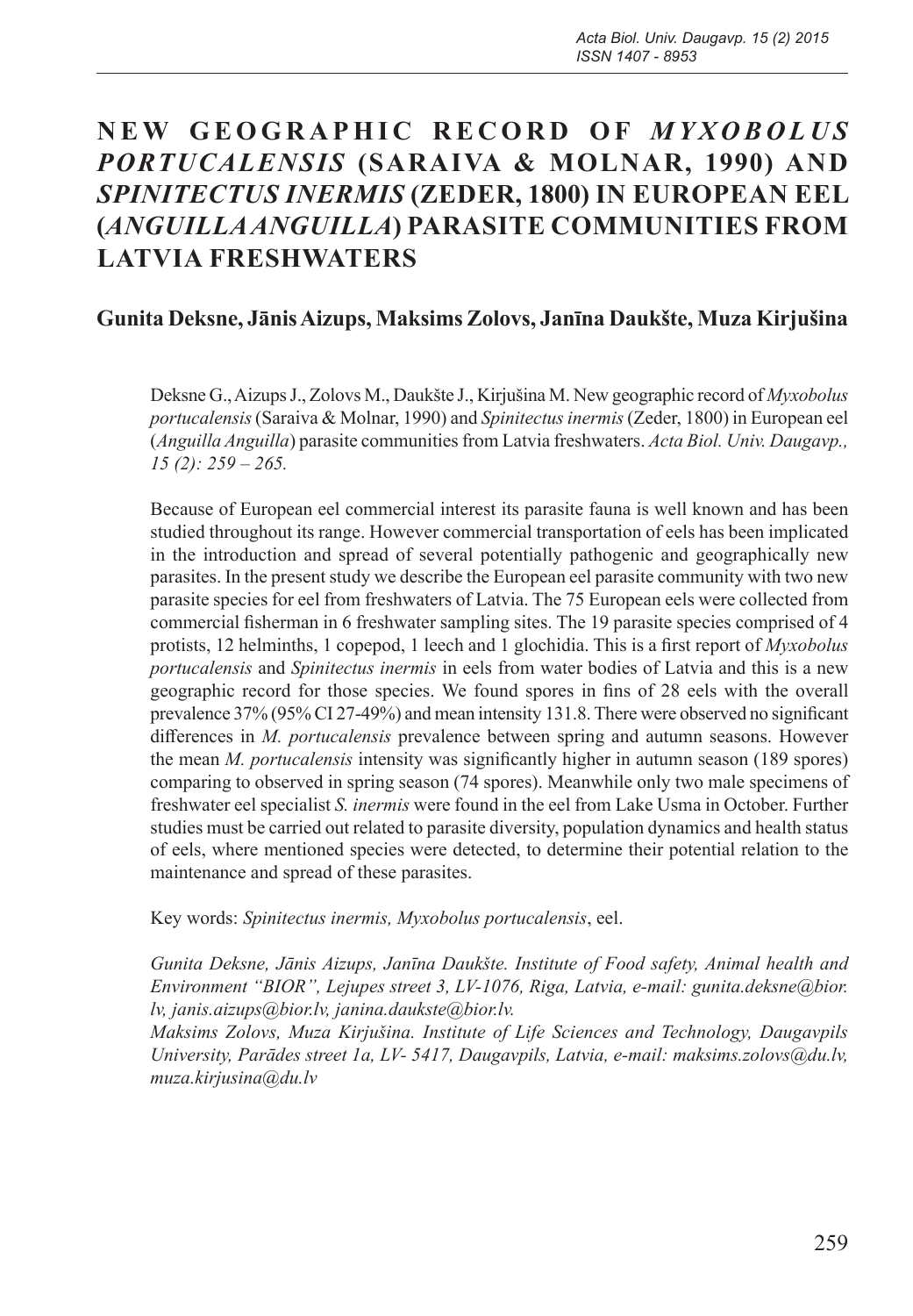## **INTRODUCTION**

Because of European eel commercial interest its parasite fauna is well known and has been studied throughout its range. While parasite infracommunities of eels may be relatively poor, component communities can be quite rich and comprise both specialists and generalists (18). Meanwhile commercial transportation of eels has been implicated in the introduction and spread of several potentially pathogenic and geographically new parasites (14). After 2008 young yellow eels were regularly restocked in small amounts in eel stocked production lakes (lakes that have not been natural eel habitat), thus expanding the overall range of this species in Latvia (12). There are several studies on eel parasite fauna has been published in Latvia (9, 10, 11, 21, 22), but still little is known due to fragmentary studies, as mostly they were done in Lake Usma during 1999-2003. Since 1949 twenty-seven parasite species (3 of Protists, 3 of Monogenea, 2 of Trematoda, 3 of Cestoda, 5 of Nematoda, 7 of Acanthocephala, 3 of Crustacea, 1 of Mollusca) were registered in eel from 5 lakes (Lake Rusons, Liepaja, Usma, Razna and Puze), River Venta and Gulf of Riga (9, 11).

In the present study we describe the European eel parasite community with two new parasite species for eel from freshwaters of Latvia.

### **MATERIAL AND METHODS**

The yellow eels were collected from commercial fisherman in 6 freshwater sampling sites. The eel traps and weir were used for eel catching. A total number of 75 eels were examined in spring (n=42) and autumn (n=33) seasons during October 2013 to November 2014. The eels were brought alive to the laboratory in tanks with water from original water body. Eels were euthanized by the neck-cut procedure which consists of cutting the spinal cord just behind the head, without disruption of the soft tissue and flow of blood to the brain (2). The length and weight of each eel were measured.

A drop of fresh blood was taken from the dorsal aorta and a blood smear was air dried, and stained by Giemsa technique (8) with Diff-Quick stains (Bio-Optica, Milano, Italy). The full parasitological examination was done according to the method developed by Bykhovskaya-Pavlovskaya (5). Due to the fact that present study is a part of a bigger project that has different other tasks, some organs (heart, spleen, first arch of gills from left side) or parts of organs (liver, kidney, intestines, muscles, skin and fins) were used for histological studies.

Most of detected helminthes were washed in freshwater and stored in 70° or 96° alcohol. Specimens of all species were morphologically identified according to their key characteristics (3, 7, 13, 15).

We calculated prevalence, mean intensity and mean abundance of infection as defined by Bush *et al.* (4) for all detected parasite species. Relations between host body condition and intensity of the different parasite species were investigated by Spearman rank correlation test. Statistical analyses were performed with aid of ExcelXP and SPSS Statistics Version 21 (IBM Corporation, Chicago, Illinois). The 95% Confidence intervals (95%CI) were evaluated using Mid-P test with OpenEpi (Open Source Epidemiologic Statistics for Public Health, Version 2.3.1, open source calculator; 6).

### **RESULTS**

All examined eels were females. The total body length for 75 collected eels ranged from 33 to 101 cm (mean  $76.5 \pm 14.5$  cm), while body weight ranged from 70 to 1872 g (mean 910.9  $\pm$  443.9 g).

The 19 parasite species comprised of 4 protists (*Trypanosoma granulosum*, Laveran and Mesnil, 1902; *Myxidium giardi* Cepede, 1882; *Myxobolus portucalensis* Saraiva and Molnar, 1990; *Trichodina* sp.), 12 helminths (*Pseudodactylogyrus anguillae* Ogawa and Egus, 1976; *P. bini* (Kikuchi,1929) Gusev, 1976;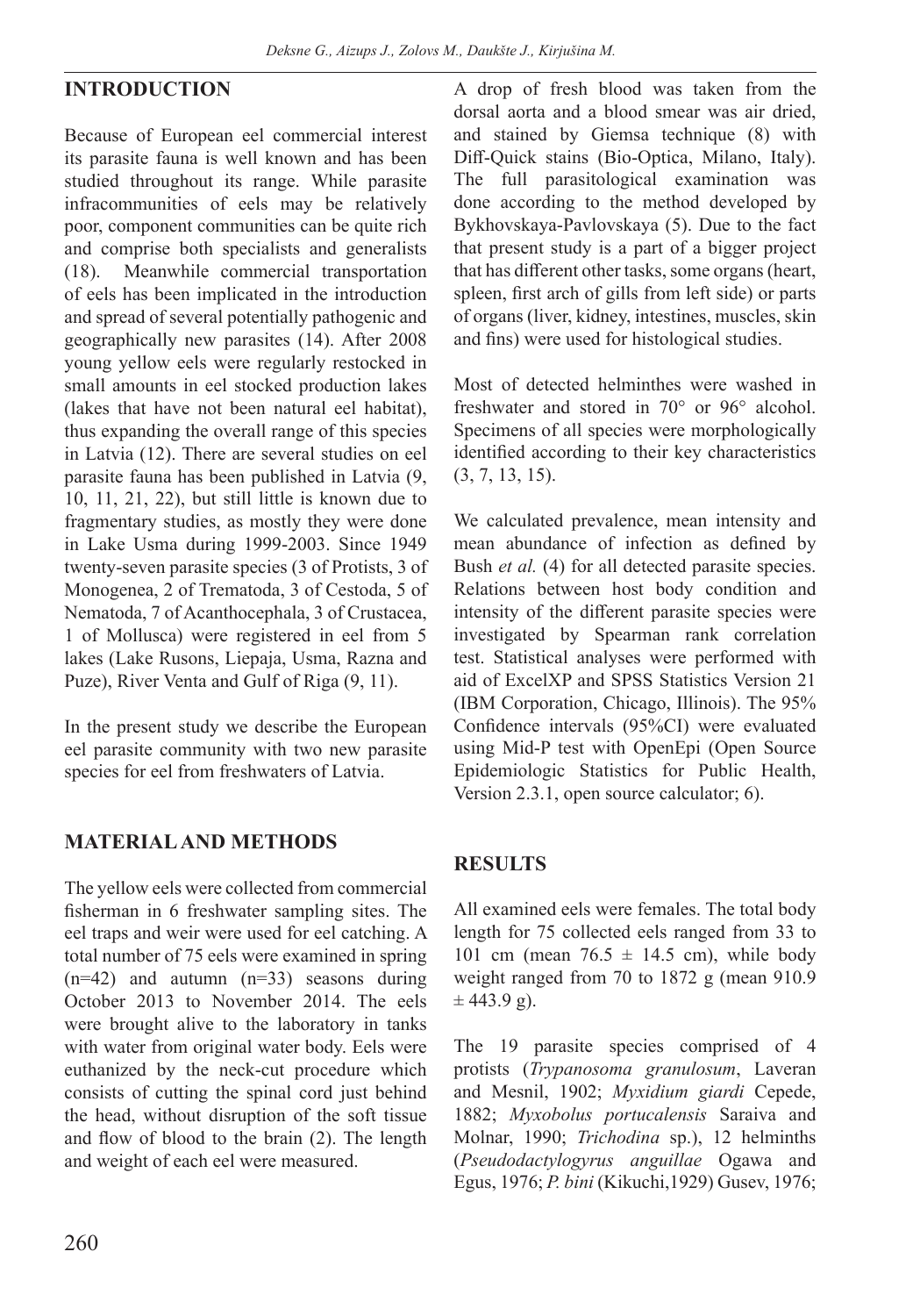New geographic record of *Myxobolus portucalensis* (Saraiva & Molnar, 1990) and *Spinitectus inermis* (Zeder, 1800)...

|                                | References    |                            |                                      |  |
|--------------------------------|---------------|----------------------------|--------------------------------------|--|
| Measurements                   | Present study | Saraiva and<br>Molnar 1990 | Wierzbicka and Orecka-Grabda<br>1996 |  |
| Length of spores               | $9.4 - 10.6$  | $11.3 - 15.0$              | $8.0 - 10.8$                         |  |
| Width of spores                | $6.7 - 7.6$   | $7.5 - 10.0$               | $6.8 - 8.0$                          |  |
| Thickness of spores            | $5.8 - 6.3$   | $5.6 - 7.5$                |                                      |  |
| Length of polar<br>capsules    | $4.0 - 5.0$   | $3.8 - 7.5$                | $4.2 - 6.4$                          |  |
| Width of polar<br>capsules     | $2.5 - 3.5$   | $2.5 - 3.8$                | $2.2 - 3.2$                          |  |
| Thickness of polar<br>capsules | $2.9 - 3.1$   | $3.1 - 3.8$                |                                      |  |

Table 1. Measurements of *Myxobolus portucalensis* from fins of European eel (*Anguilla anguilla*) from Latvia freshwaters (all measurements given in micrometers)



Fig. 1. Spores of *Myxobolus portucalensis* (Saraiva and Molnar, 1990) from fins of European eel (*Anguilla anguilla* ) caught in Lake Usma, Latvia (600 x magnification).

*Diplostomum* sp.; *Sphaerostomum bramae* (Muller, 1776) Luhe, 1909; *Bothriocephalus claviceps* (Goeze, 1782) Rudolphi, 1810; *Proteocephalus macrocephalus* (Creplin, 1825) Nufer, 1905; *Anguillicola crassus* Kuwar, Niimi and Itagaki, 1974; *Camallanus lacustris*  (Zoega, 1776) Railliet and Henry, 1915; *Raphidascaris acus* (Bloch, 1779) Railliet and Henry, 1915; *Spinitectus inermis* Zeder, 1800; *Pseudocapilaria tomentosa* (Dujardin, 1843) Moravec, 1987; *Acanthocephalus lucii* (Muller, 1776) Luhe, 1911), 1 copepod (*Ergasilus sieboldi* Nordmann, 1832), 1 leech (*Piscicola geometra* (Linnaeus, 1761) Blainville, 1818) and 1 *Anodonta* sp. glochidia. Overall the most prevalent species were *P. anguillae* (54%;

95%CI 43-66%) followed by *C. lacustris* (53%; 95%CI 42-64%) and *P. bini* (49%; 95%CI 38- 60). The parasite species detected only in one fish was – *M. giardi*, *S. inermis*, *P. tomentosa* and *P. geometra*. However, the highest mean intensity observed was for *M. portucalensis* (131.8 ± 182.0) followed by *P. macrocephalus*  $(26.9 \pm 44.4)$  and *S. bramae*  $(23.3 \pm 36.9)$ .

This is a first report of *M. portucalensis* and *S. inermis* in eels from water bodies of Latvia and this is a new geographic record for those species.

*Myxobolus portucalensis* is a myxosporean parasite of the subcutaneous connective tissue specific to eel. We found spores only in fins of 28 eels with the overall prevalence 37% (95%CI 27-49%) and mean intensity 131.8 from 4 out of 6 sampling sites (Fig. 1.). There were observed significant neagtive correlation of *M. portucalensis* mean intensity of and eel body weight ( $r = -0.27$ ,  $p < 0.05$ ).

Most of the myxosporean measurements coincided with measurements of *M. portucalensis* from original description Saraiva and Molnar (1990) (Table 1.).

There was no significant difference observed between *M. portucalensis* prevalence in spring and autumn seasons while mean intensity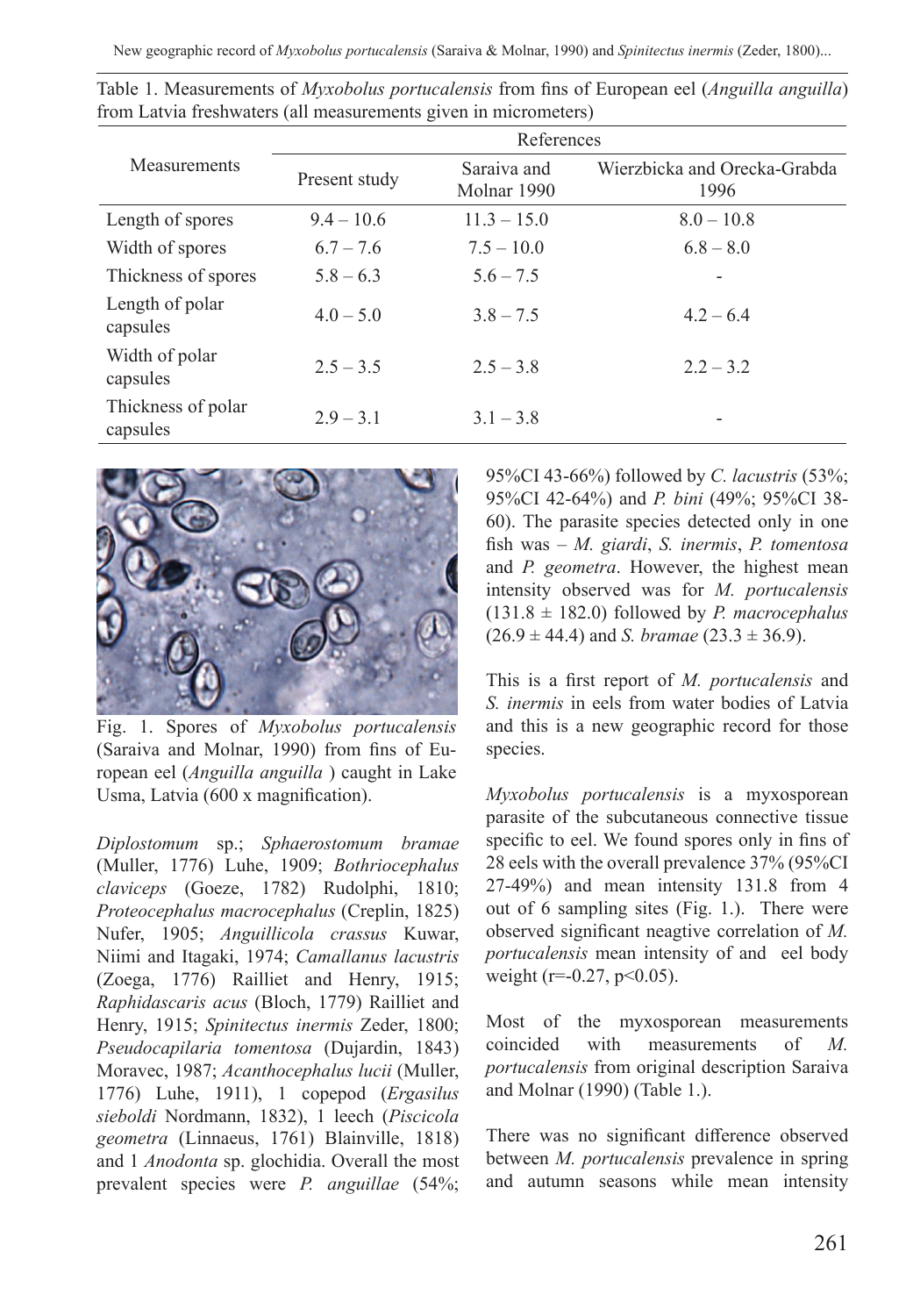|                                                             | Sampling season            |                                   |
|-------------------------------------------------------------|----------------------------|-----------------------------------|
|                                                             | Spring<br>(March till May) | Autumn<br>(September to November) |
| No of sampled eels/ No of M. portucalensis<br>infected eels | 42/14                      | 33/14                             |
| Prevalence % $(95\% \text{ CI})$                            | 33 % (21-49%)              | 42% (27-59%)                      |
| Mean intensity                                              | 74                         | 189                               |
| Mean abundance                                              | 25                         | 80                                |
| Range                                                       | 1-244                      | 4-588                             |

Table 2. *Myxobolus portucalensis* differences of prevalence, mean intensity, range and abundance in two sampling seasons

was notably higher in autumn season (Table 2.). Intensity of *M. portucalensis* infection decreased with the eel body weight decrease  $(r=0.27, p<0.05)$ .

Two male specimens of freshwater specialist *S. inermis* were found in the eel from Lake Usma in October (Fig. 2.). The obtained measurements of nematode coincided with Moravec (16) data.

#### **DISCUSSIONS**

In spite of the great significance of freshwater fishery, only little attention has been paid to the study of the parasite ecology. Most of the available data on parasite fauna of eel contained only in broader faunistic studies. The same concerned to the data from Latvia, where only a rather small number of these fishes have been examined for the presence of parasites. Overall 18 species of parasites were found in present study, in comparison to above shown data with a rather lower diversity in the parasite fauna of eel. Over 10 parasite species recorded in previous studies were lacking in the present study. However, the eel specific species *M. portucalensis* and *S. inermis* were recorded for the first time in Latvia.

*Myxobolus portucalensis* is a myxosporean parasite of the subcutaneous connective tissue specific to eel. We found spores only in fins. Other authors found spores in diverse organs: gills, skin, nasal fosse, eyes, stomach, intestine, liver, spleen, kidney and bile duct (1, 23). However, mentioned authors used different methods (smears and organs imprints staining methods) for spore, plasmodium and cysts detection. Nevertheless, prevalence varied in different organs and was low – from 12.0% for kidney to 7.0% for urinary bladder, 2.7% in gills and for intestine, 0.5% for liver and spleen (23). In the original description of *M. portucalensis* (19), protists werereported only from subcutaneous tissues, with a mean prevalence of 53.5%. Lower mean prevalence (37%) for *M. portucalensis* was observed in the present study, ranging from 6% to 50% in different sampling sites.

Intensity of *M. portucalensis* infection decreased with the eel body weight decrease. Our findings matched with other author findings regarding negative correlation between *M. portucalensis* intensity of infection and the host size (1, 23). Evidently, these differences were associated with the qualitative and quantitative changes in the food composition of these fishes of different size groups and differences in the source of infection.

*Spinitectus inermis* is the specific eel parasite widely spread in European river systems of the North, Baltic and Mediterranean Seas, but occurs only locally, particularly in lakes, pond systems and lower reaches of rivers (16). It is a rare species that is geographically widespread but patchy in occurrence and seldom appears able to persist in any habitat for a long period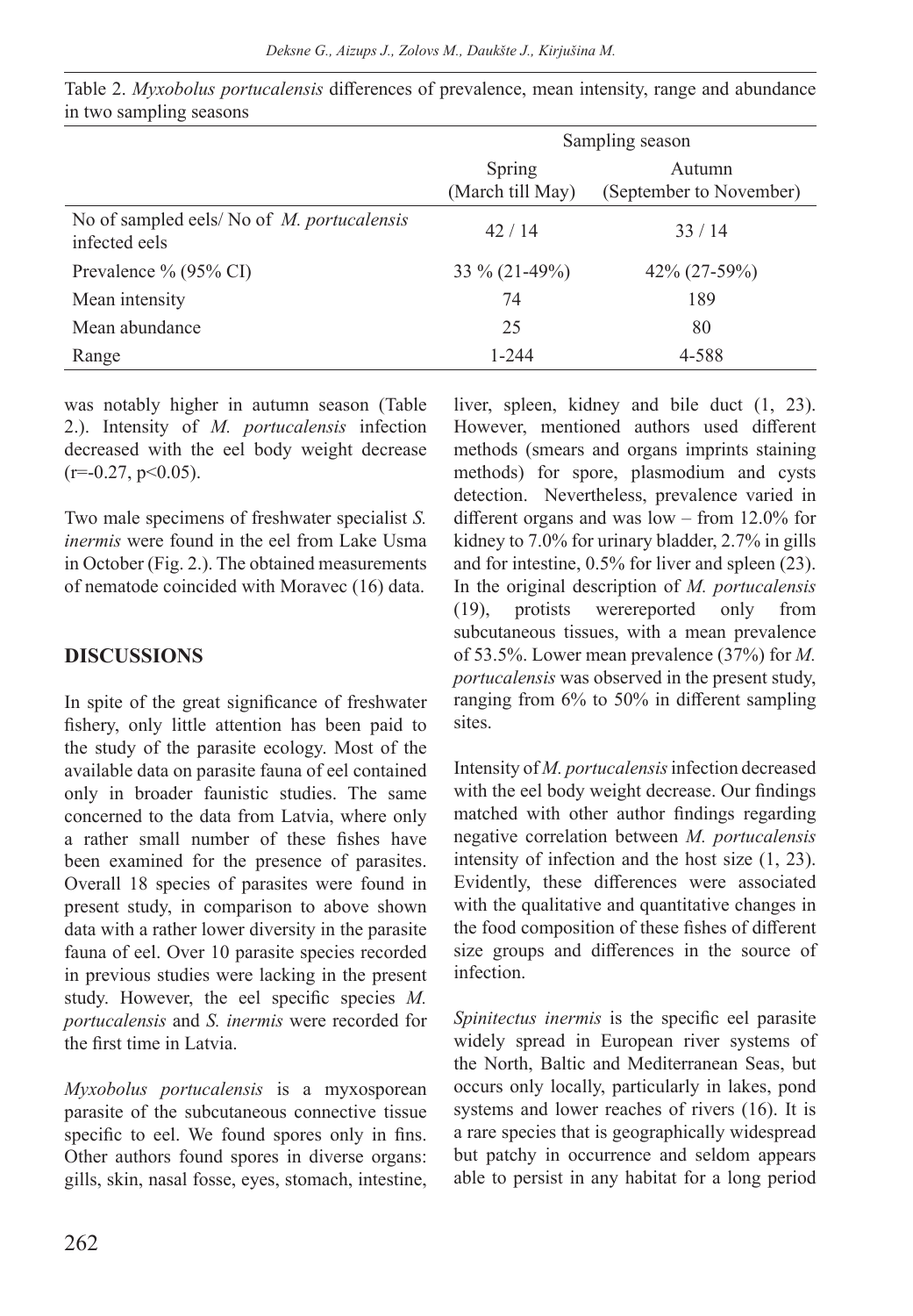(17). Although, investigation results in Ireland indicated that *S. inermis* was more prevalent in estuarine eel populations (14). The life cycle of this parasite is still unknown. Therefore it may be supposed that the intermediate hosts of *S. inermis* in the observed locality were either larvae of aquatic insects or benthic crustaceans which constituted here an important component of eel diet. Most probably also paratenic hosts (fish) were involved in the life cycle of *S. inermis* (15). According to Moravec (15), generally 2-9% of eels were infected in the side where this nematode occurs. In present study the prevalence of *S. inermis* was 1.3%. It was also rarely found in eel (overall prevalence 3%, intensity 1-12 nematodes per fish) in the study from Czechoslovakia where adult nematodes (gravid females and males) were recorded only in September (15). Higher prevalence (16.1%) and mean intensity (5.5) of *S. inermis* infection was reported from Portugal (20).

The eel parasites, recorded from lakes in Latvia, comprise the species known as pathogenic fish parasites (*T. granulosum*, *A. crassus*, *S. inermis, P. bini*) and other parasites, which occurred in large numbers and the pathogenicity of which has not yet been studied (*C. lacustris, B. claviceps*). Further studies must be carried out related to parasite diversity, population dynamics and health status of eels, where mentioned species were detected, to determine their potential relation to the maintenance and spread of these parasites.

## **ACKNOWLEDGEMENTS**

This work has been supported by the European Social Fund within the project Nr.2013/0016/1DP/1.1.1.2.0/13/ APIA/ VIAA/055. The authors would like to warmly thank Muza Kirjušina for the support within the study.

## **REFERENCES**

Aguilar A., Alvarez M.F., Leiro J.M., Sanmartin M.L.: Parasite populations of the European eel (*Anguilla anguilla* L.) in the Rivers Ulla and Tea (Galicia, northwest Spain). *Aquaculture*, 2005, 249, 85-94.



Fig. 2. Male Spinitectus inermis (Zeder, 1800) body from stomach of European eel (*Anguilla anguilla*) caught in Lake Usma, Latvia (100 x magnification). A - anterior end; B – posterior end.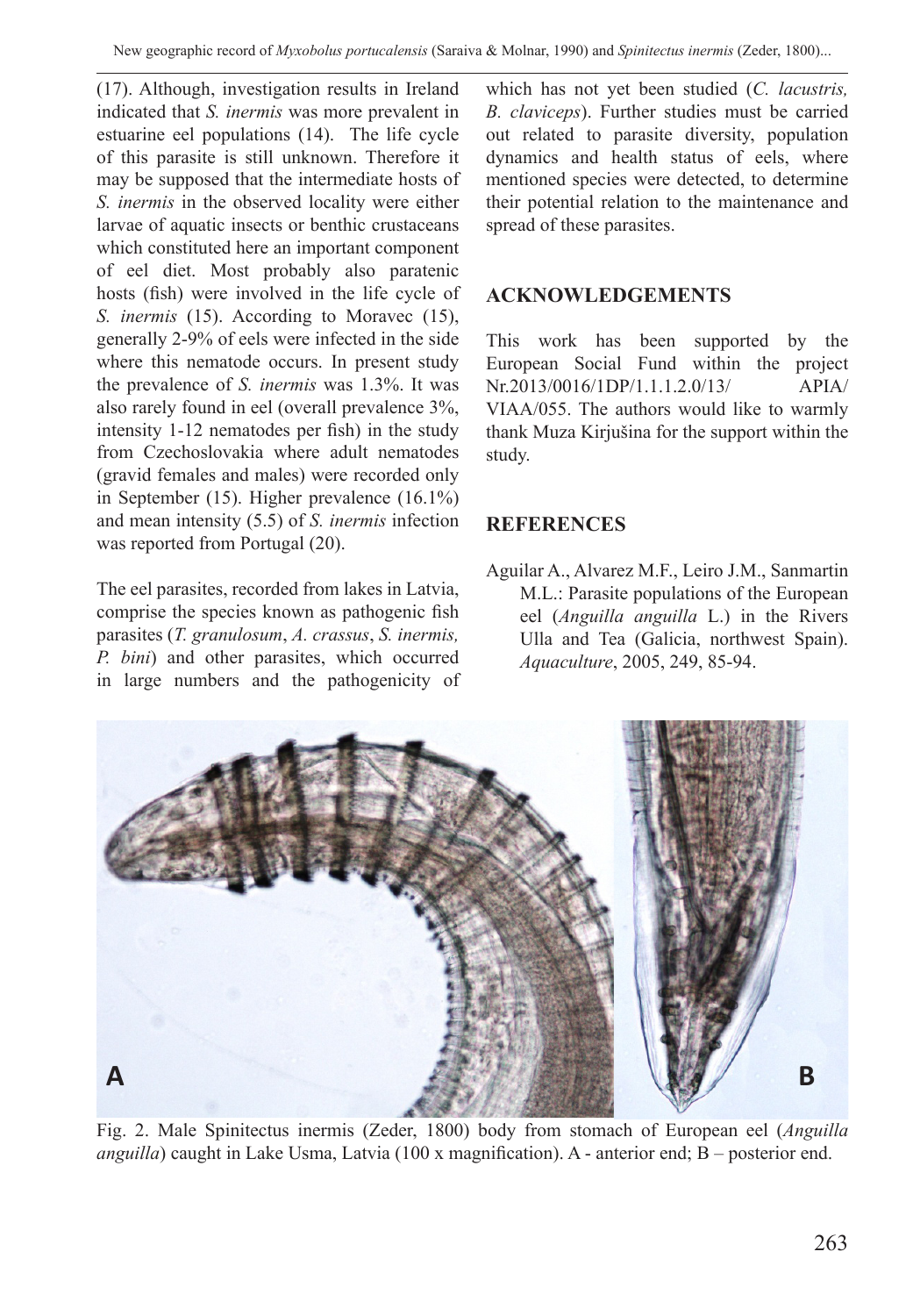- Algers B., Blokhuis H.J., Botner A., Broom D.M., Costa P., Domingo, M., Greiner M., Hartung J., Koenen F., Müller-Graf C. *et al.* & Wierup M.: 2009. Species—specific welfare aspects of the main systems of stunning and killing of farmed eels (*Anguilla anguilla*). EFSA Journal, 1014, 1-42.
- Bauer O.N.:. Key of the parasites of fresh water fishes in fauna of the U.S.S.R. Part 3, Nauka, Leningrad, 1987, pp. 853. (in Russian).
- Bush A.O., Lafferty K.D., Lotz J.M. & Shostak A.W.: Parasitology meets ecology on its own terms: Margolis et al. revisited. J Parasitol, 1997, 83, 575-583.
- Bykhovskaya-Pavlovskaya I.E.: Fish parasites. Nauka, Leningrad, 1985, pp. 120. (in Russian).
- Dean A.G., Sullivan K.M., Soe M.M.: OpenEpi: Open Source Epidemiologic Statistics for Public Health, version 2.3.1, updated 2011/23/06. 2011. Available at: www. OpenEpi.com. Accessed 27<sup>th</sup> of November 2014.
- Gusev A.V.: Class Monogenea. In: *Key of the parasites of fresh water fishes in fauna of the U.S.S.R* Part 2, edited by. O.N. Bauer, Nauka, Leningrad, 1985, pp. 10-347. (in Russian).
- Hendrix C.M.: Laboratory procedures for veterinary technicians. 4th edition, Mosby Icn., USA, 2002, 559 pp.
- Kirjusina M.: Parasitofauna of major fish species in Latvia, PhD Thesis, Nauchnye Tetradi GosNIORH, Saint Petersburg, 2004, 263 pp. (in Russian).
- Kirjusina M., Vismanis K.: Parasites of freshwater and marine fishes of Latvia (Systematic catalogue), Nauchnye Tetradi

GosNIORH, Saint Petersburg, 2004, 100 pp. (in Russian).

- Kirjusina M., Vismanis K.: Checklist of the parasites of fishes of Latvia, FAO Fisheries Technical Paper No. 369/3. FAO, Rome, 2007, 106 p.
- Latvia Eel Stock Management Statement 2014- 2020. The Ministry of Agriculture of the Republic of Latvia, Riga, 2014, 86 pp. (In Latvian.)
- Lom J., Dykova I.: Protozoan parasites of fishes. Elsevier Science Publishers, Amsterdam, 1992, 315 pp.
- McCarthy T.K., Creed K., Naughton O., Cullen P., Copley L.: The Metazoan parasites of eels in Ireland: Zoogeographical, Ecological, and Fishery management perspectives. In: *American Fisheries Society Symposium*, 2009, 58, 175-187.
- Moravec F.: Occurrence of endoparasitic helmiths in eels (*Anguilla anguilla* (L.)) from the Macha Lake fishpond system, Czechoslovakia*.* Folia Parasitol, 1985, 32, 113-125.
- Moravec F.: Parasitic nematodes of freshwater fishes of Europe. Academia and Kluwer Acad. Publisher, London, 1994, 473 pp.
- Moravec F.: Some new data on the morphology of *Spinitectus inermis* (Nematoda: Cystidicolidae), a rare parasite of eels, as revealed by SEM. Parasite, 1996, 3, 196- 174.
- Norton J., Lewis J.W., Rollinson D.: Parasite infracommunity diversity in eels: a reflection of local component community diversity. Parasitology, 2003, 127, 475-482.
- Saraiva A., Molnar K.: *Myxobolus portucalensis* n. sp. in the fins of European eel *Anguilla anguilla* (L.) in Portugal. Rev Iber Parasitol, 1990, 50, 31-35.